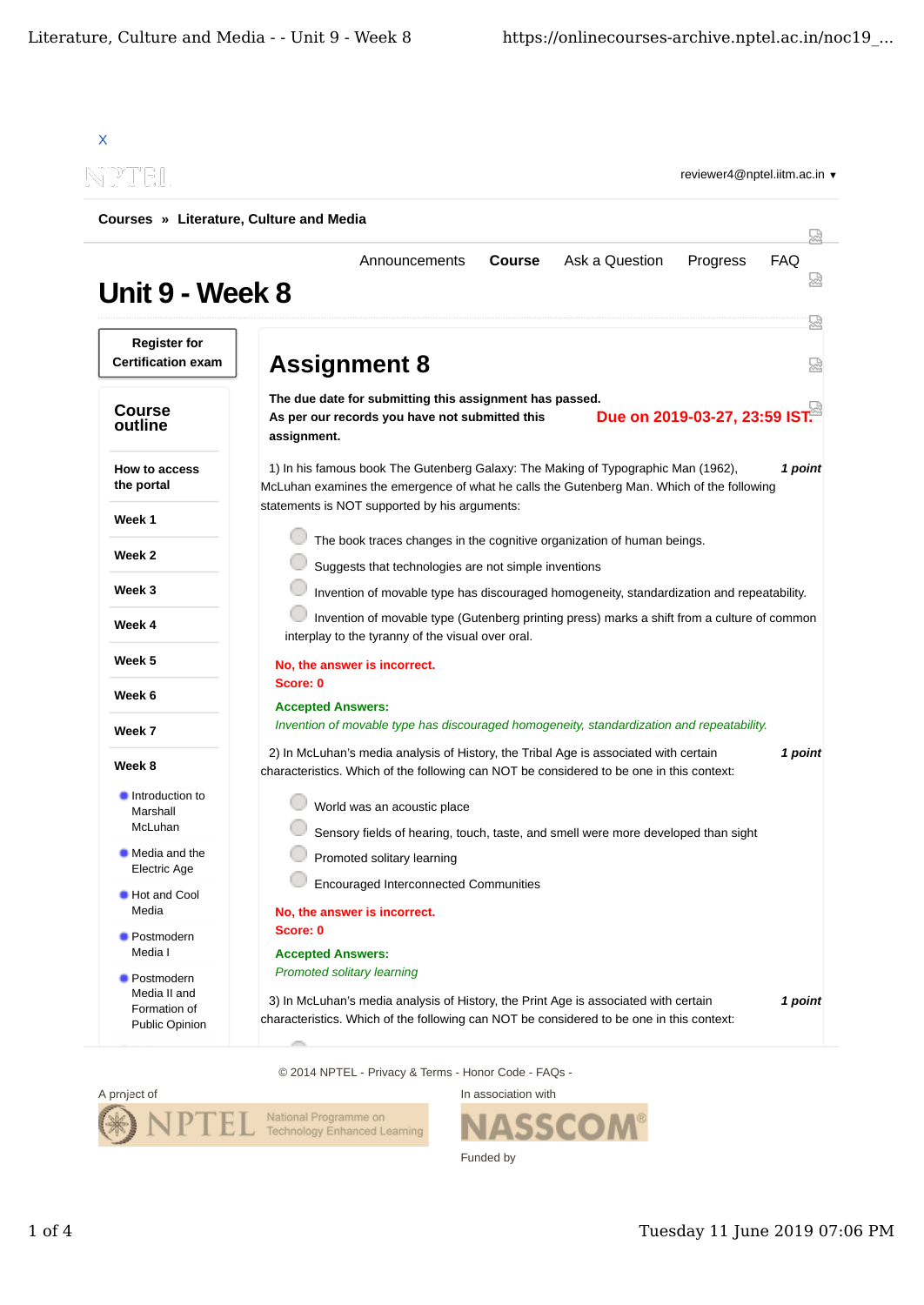| Week 10                | Score: 0<br>e De                                                                                                                                                                         |         |
|------------------------|------------------------------------------------------------------------------------------------------------------------------------------------------------------------------------------|---------|
| Week 11                | <b>Accepted Answers:</b><br>Glorification of social partnership                                                                                                                          |         |
| Week 12                | 4) For a contemporary person trained in technology, it may be a surprise that McLuhan's<br>thought is rooted in liberal arts. Which of the following was a major influence on his works: | 1 point |
| <b>DOWNLOAD</b>        | John Scotus Eriugena                                                                                                                                                                     |         |
| VIDEOS                 | <b>Boethius</b>                                                                                                                                                                          | Ы       |
| <b>Text Transcript</b> | <b>Baudelaire</b>                                                                                                                                                                        |         |
| <b>Interaction</b>     | Protestant Christian thought                                                                                                                                                             | 썮       |
| Session                | No, the answer is incorrect.<br>Score: 0                                                                                                                                                 | 요       |
|                        | <b>Accepted Answers:</b><br><b>Baudelaire</b>                                                                                                                                            | 덣       |
|                        | 5) Which of the following should NOT be counted among the violent effects of electric media: 1 point                                                                                     |         |
|                        | Classified form of structure would be redundant                                                                                                                                          |         |
|                        | Enforce and consolidate the separation of categories of work and play                                                                                                                    |         |
|                        | Interactive platforms shall be promoted, a teacher will no longer be the only one to transmit<br>knowledge                                                                               |         |
|                        | Would promote multi-disciplinarily                                                                                                                                                       |         |
|                        | No, the answer is incorrect.<br>Score: 0                                                                                                                                                 |         |
|                        | <b>Accepted Answers:</b><br>Enforce and consolidate the separation of categories of work and play                                                                                        |         |
|                        | 6) Massive increase in the flow of information and the movement of complex data at high<br>speeds does NOT suggest that:                                                                 | 1 point |
|                        | Electric Age has made us more dependent on technology.                                                                                                                                   |         |
|                        | Youth shall regain identity and respond with a gentle responsibility.                                                                                                                    |         |
|                        | Quick and almost immediate changes in environment by laying cables will become evident.                                                                                                  |         |
|                        | People will require education of/about media to avoid its negative influences.                                                                                                           |         |
|                        | No, the answer is incorrect.                                                                                                                                                             |         |
|                        | Score: 0                                                                                                                                                                                 |         |
|                        | <b>Accepted Answers:</b><br>Youth shall regain identity and respond with a gentle responsibility.                                                                                        |         |
|                        | 7) Which of the following is NOT a problem area in the idea of the Global village, especially<br>asit is not a picture of utopia:                                                        | 1 point |
|                        | Division because of diversity can lead to disagreement                                                                                                                                   |         |
|                        | The tribal-global village is far more divisive than any nationalism ever was.                                                                                                            |         |
|                        | The global village is a state of hypnosis/hallucination arising from the ceaseless pressure on<br>the global human community to create a consensus.                                      |         |
|                        | Establishment of a "global city" as a center for village margins shall be detrimental.                                                                                                   |         |
|                        | No, the answer is incorrect.<br>Score: 0                                                                                                                                                 |         |
|                        | <b>Accepted Answers:</b><br>Establishment of a "global city" as a center for village margins shall be detrimental.                                                                       |         |
|                        | 8) McLuhan's metaphor of the hot and cool medium suggests, among other things, the level of 1 point                                                                                      |         |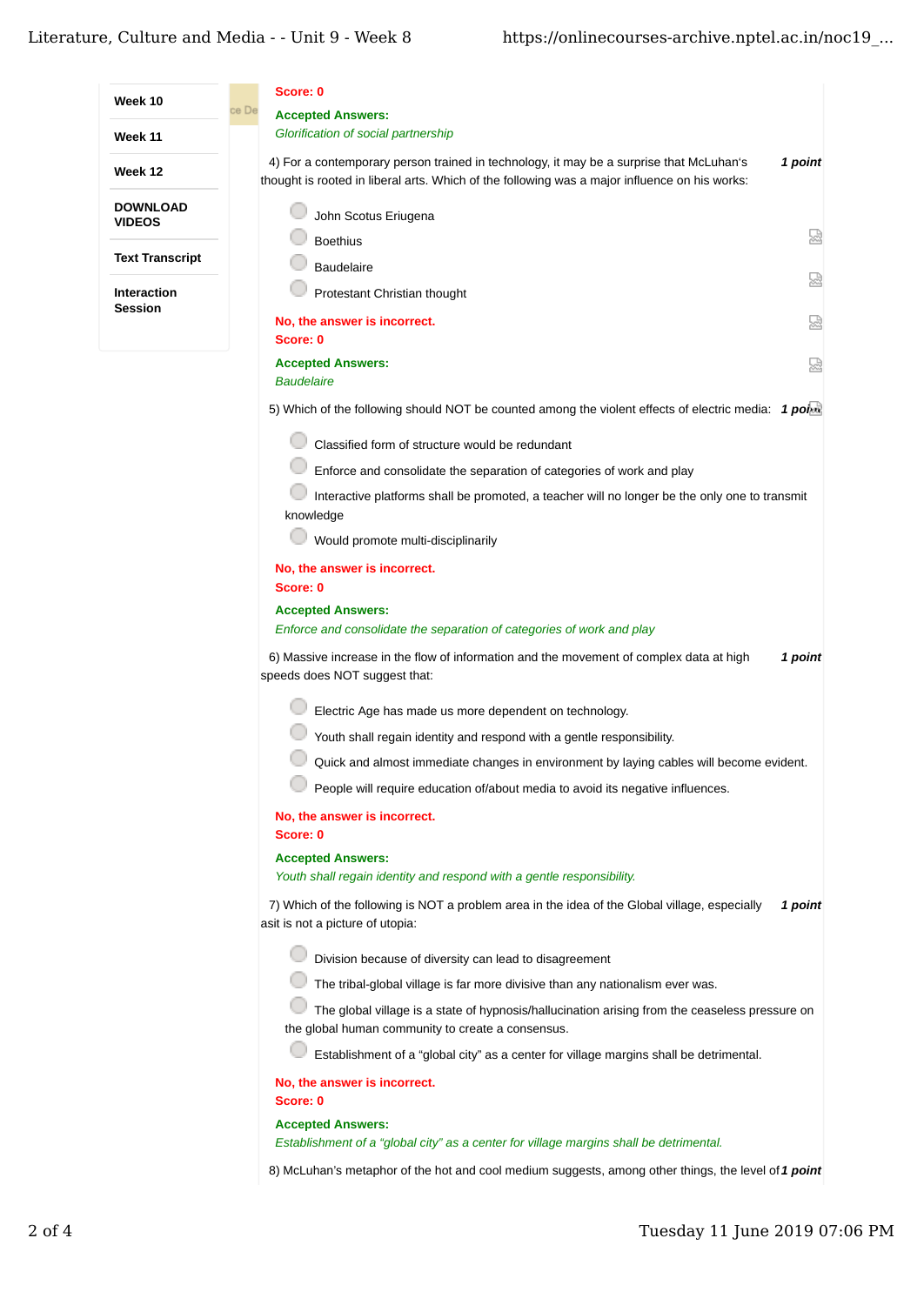participation by audience for its completion. In this analogy, which of the following statements is correct: Speech is a hot medium because insufficient information is given and the listener is required to fill in the gaps. Cool media doesn't require much to be filled in or completed by the audience. A cartoon is "low definition" because it contains little visual information. Hot media is high in participation (by the audience)/requires less sensory involvement. 習 **No, the answer is incorrect.** 赑 **Score: 0 Accepted Answers:** ç *A cartoon is "low definition" because it contains little visual information.* 9) Which of the following did NOT play an important role in the critical acceptance of the **1 point** concept of simulacrum which gained attention in the 70s and 80s: 赑 Intolerance towards mass media **Saturation of the public imagination with the spread of electronic media and communication** Technological digital cycles **Telematic networks No, the answer is incorrect. Score: 0 Accepted Answers:** *Intolerance towards mass media* 10) According to Baudrillard, media plays an instrumental role in constituting the postmodern 1 point world. Which of the following statements is NOT correct in this context: **His model of media is an omnipotent, omnipresent and autonomous force.** According to him, mass media of communication are anti-mediatory and intransitive. Communication is reciprocal, and mass media prevents response. 0 Media represents reality. **No, the answer is incorrect. Score: 0 Accepted Answers:** *Media represents reality.*

Previous Page End